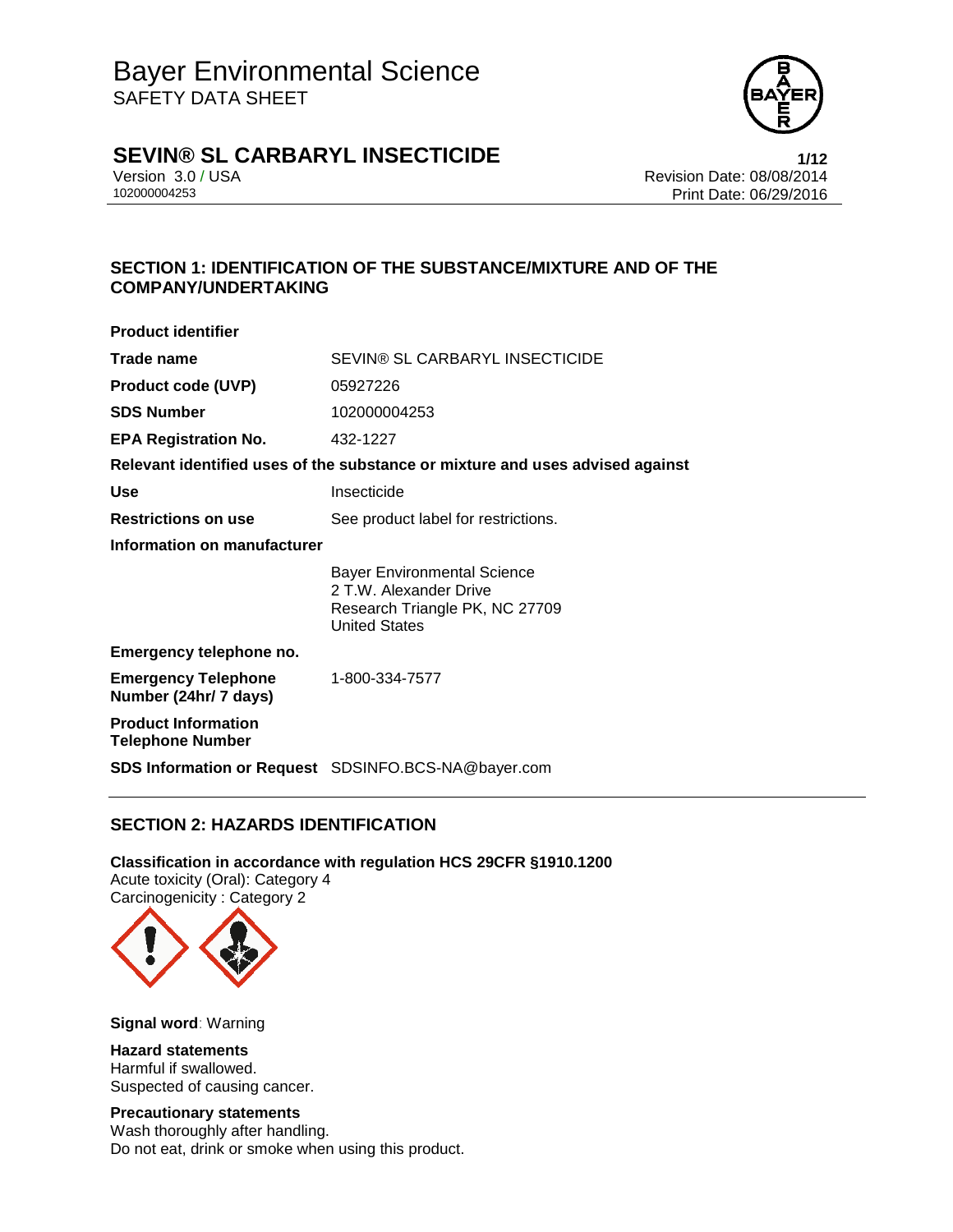

# **SEVIN® SL CARBARYL INSECTICIDE 2/12**

Version 3.0 / USA **Version 3.0 / USA** Revision Date: 08/08/2014<br>102000004253 **Print Date: 06/29/2016** Print Date: 06/29/2016

Obtain special instructions before use. Do not handle until all safety precautions have been read and understood. Wear protective gloves/protective clothing/eye protection/face protection. IF SWALLOWED: Call a POISON CENTER/doctor/physician if you feel unwell. Rinse mouth. IF exposed or concerned: Get medical advice/attention. Store locked up. Dispose of contents/container in accordance with local regulation.

### **Other hazards**

This product contains an cholinesterase inhibitor.

### **SECTION 3: COMPOSITION/INFORMATION ON INGREDIENTS**

| <b>Hazardous Component Name</b>                                                           | CAS-No.    | Concentration % by weight |
|-------------------------------------------------------------------------------------------|------------|---------------------------|
| Carbaryl                                                                                  | 63-25-2    | 43.00                     |
| Naphthalene and alkyl naphthalene sulphonic acids<br>formaldehyde condensate, sodium salt | 68425-94-5 | 1.10                      |

## **SECTION 4: FIRST AID MEASURES**

| <b>Description of first aid measures</b>                    |                                                                                                                                                                                                                                                                                                           |  |
|-------------------------------------------------------------|-----------------------------------------------------------------------------------------------------------------------------------------------------------------------------------------------------------------------------------------------------------------------------------------------------------|--|
| <b>General advice</b>                                       | When possible, have the product container or label with you when<br>calling a poison control center or doctor or going for treatment.                                                                                                                                                                     |  |
| <b>Inhalation</b>                                           | Move to fresh air. If person is not breathing, call 911 or an ambulance,<br>then give artificial respiration, preferably mouth-to-mouth if possible. Call<br>a physician or poison control center immediately.                                                                                            |  |
| <b>Skin contact</b>                                         | Take off contaminated clothing and shoes immediately. Wash off<br>immediately with plenty of water for at least 15 minutes. Call a physician<br>or poison control center immediately.                                                                                                                     |  |
| Eye contact                                                 | Rinse immediately with plenty of water, also under the eyelids, for at<br>least 15 minutes. Remove contact lenses, if present, after the first 5<br>minutes, then continue rinsing eye. Call a physician or poison control<br>center immediately.                                                         |  |
| Ingestion                                                   | Call a physician or poison control center immediately. Rinse out mouth<br>and give water in small sips to drink. DO NOT induce vomiting unless<br>directed to do so by a physician or poison control center. Never give<br>anything by mouth to an unconscious person. Do not leave victim<br>unattended. |  |
| Most important symptoms and effects, both acute and delayed |                                                                                                                                                                                                                                                                                                           |  |
| <b>Symptoms</b>                                             | Temporary blurred vision due to contraction of the pupils (miosis)<br>following contact with the eyes., Bradycardia, Low blood pressure,<br>Salivation, Bronchial hypersecretion, Vomiting, Diarrhoea, Sweating,<br>Muscular fasciculation, Spasm, Breathing difficulties, Respiratory                    |  |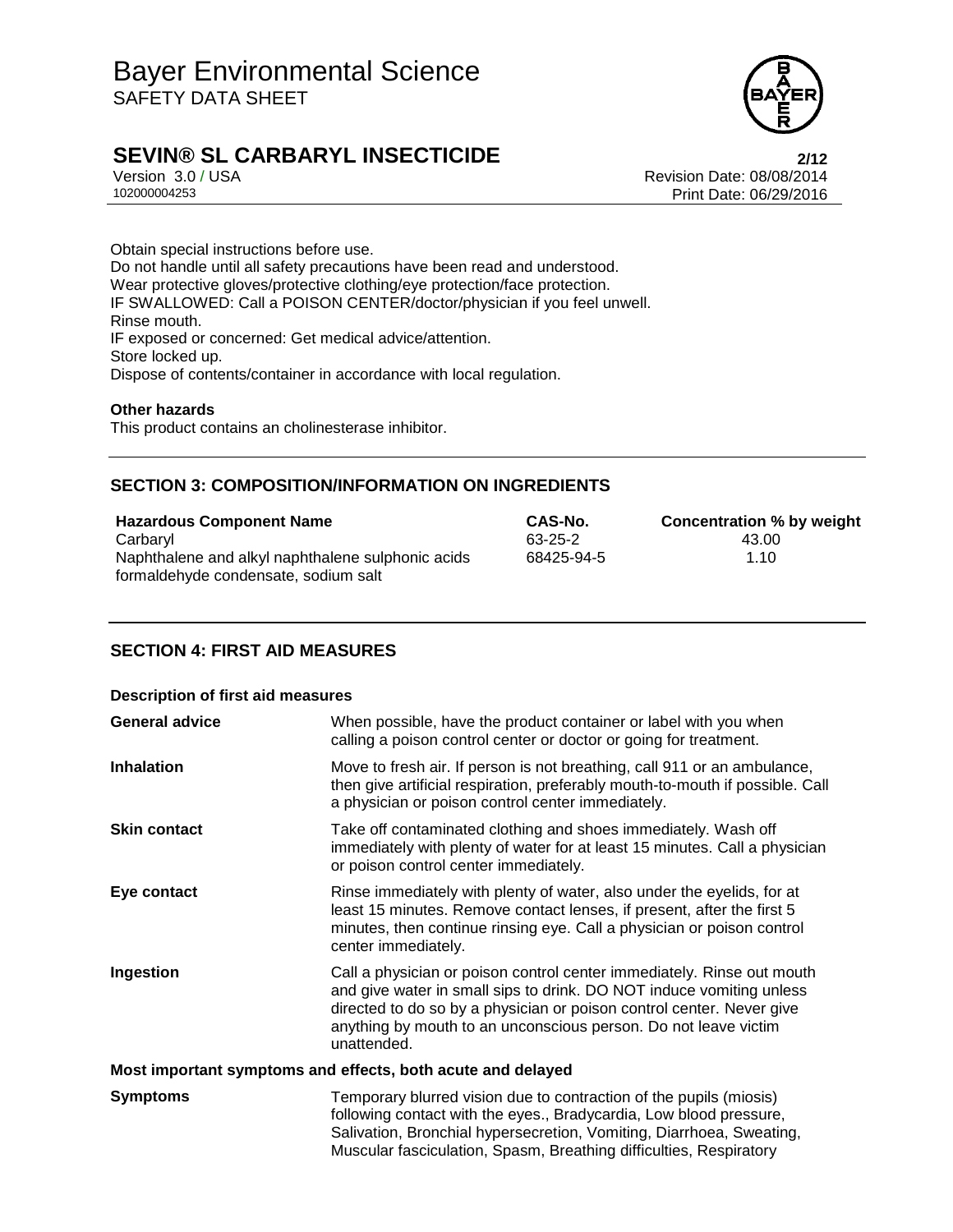

# **SEVIN® SL CARBARYL INSECTICIDE**<br>Version 3.0 / USA **122**<br>Revision Date: 08/08/2014

Version 3.0 / USA **Version 3.0 / USA** Revision Date: 08/08/2014<br>102000004253 **Print Date: 06/29/2016** Print Date: 06/29/2016

| paralysis, Somnolence, Coma, Respiratory failure, Hypothermia, |
|----------------------------------------------------------------|
| Convulsions, Nausea                                            |

|                  | Indication of any immediate medical attention and special treatment needed                                                                                                                                                                                                                                                                                                                                                                                                                                                                                                                                                                                                                                                                                                                                                                                                               |
|------------------|------------------------------------------------------------------------------------------------------------------------------------------------------------------------------------------------------------------------------------------------------------------------------------------------------------------------------------------------------------------------------------------------------------------------------------------------------------------------------------------------------------------------------------------------------------------------------------------------------------------------------------------------------------------------------------------------------------------------------------------------------------------------------------------------------------------------------------------------------------------------------------------|
| <b>Risks</b>     | This product is a cholinesterase inhibitor carbamate.                                                                                                                                                                                                                                                                                                                                                                                                                                                                                                                                                                                                                                                                                                                                                                                                                                    |
| <b>Treatment</b> | Monitor: respiratory, cardiac and central nervous system. Monitor: blood<br>picture. Monitor: red blood cell and plasma cholinesterase. ECG -<br>monitoring (Electrocardiogram). Oxygen or artificial respiration if<br>needed. Keep respiratory tract clear. In case of ingestion gastric lavage<br>should be considered in cases of significant ingestions only within the<br>first 2 hours. However, the application of activated charcoal and sodium<br>sulphate is always advisable. The following antidote is generally<br>accepted: atropine. Before antidote is administered, either clear<br>symptoms of poisoning have to be present or the cholinesterase activity<br>is inhibited to below 30% of normal. In case of convulsions, a<br>benzodiazepine (e.g. diazepam) should be given according to standard<br>regimens. Contraindications: oximes (pralidoxime, obidoxime). |
|                  | Do not use oximes such as 2-PAM unless organophosphate intoxication<br>is suspected. Watch for pulmonary edema, which may develop in<br>serious cases of poisoning even after 24-48 hours. At first sign of<br>pulmonary edema, the patient should be placed in an oxygen tent and<br>treated symptomatically. Contraindications: derivatives of morphine.                                                                                                                                                                                                                                                                                                                                                                                                                                                                                                                               |

# **SECTION 5: FIREFIGHTING MEASURES**

| <b>Extinguishing media</b>                                         |                                                                                                                                                                                                                                                                                                                                                               |
|--------------------------------------------------------------------|---------------------------------------------------------------------------------------------------------------------------------------------------------------------------------------------------------------------------------------------------------------------------------------------------------------------------------------------------------------|
| <b>Suitable</b>                                                    | Water spray, Foam, Carbon dioxide (CO2), Dry powder                                                                                                                                                                                                                                                                                                           |
| <b>Unsuitable</b>                                                  | None known.                                                                                                                                                                                                                                                                                                                                                   |
| <b>Special hazards arising</b><br>from the substance or<br>mixture | In the event of fire the following may be released:, Carbon monoxide<br>(CO), Nitrogen oxides (NOx)                                                                                                                                                                                                                                                           |
| <b>Advice for firefighters</b>                                     |                                                                                                                                                                                                                                                                                                                                                               |
| <b>Special protective</b><br>equipment for fire-fighters           | Firefighters should wear NIOSH approved self-contained breathing<br>apparatus and full protective clothing.                                                                                                                                                                                                                                                   |
| <b>Further information</b>                                         | Keep out of smoke. Fight fire from upwind position. Remove product<br>from areas of fire, or otherwise cool containers with water in order to<br>avoid pressure being built up due to heat. Whenever possible, contain<br>fire-fighting water by diking area with sand or earth. Do not allow run-off<br>from fire fighting to enter drains or water courses. |
| <b>Flash point</b><br><b>Autoignition temperature</b>              | >100 °C<br>no data available                                                                                                                                                                                                                                                                                                                                  |
| <b>Lower explosion limit</b>                                       | 2.6 %(V)                                                                                                                                                                                                                                                                                                                                                      |
| <b>Upper explosion limit</b>                                       | 19 %(V)                                                                                                                                                                                                                                                                                                                                                       |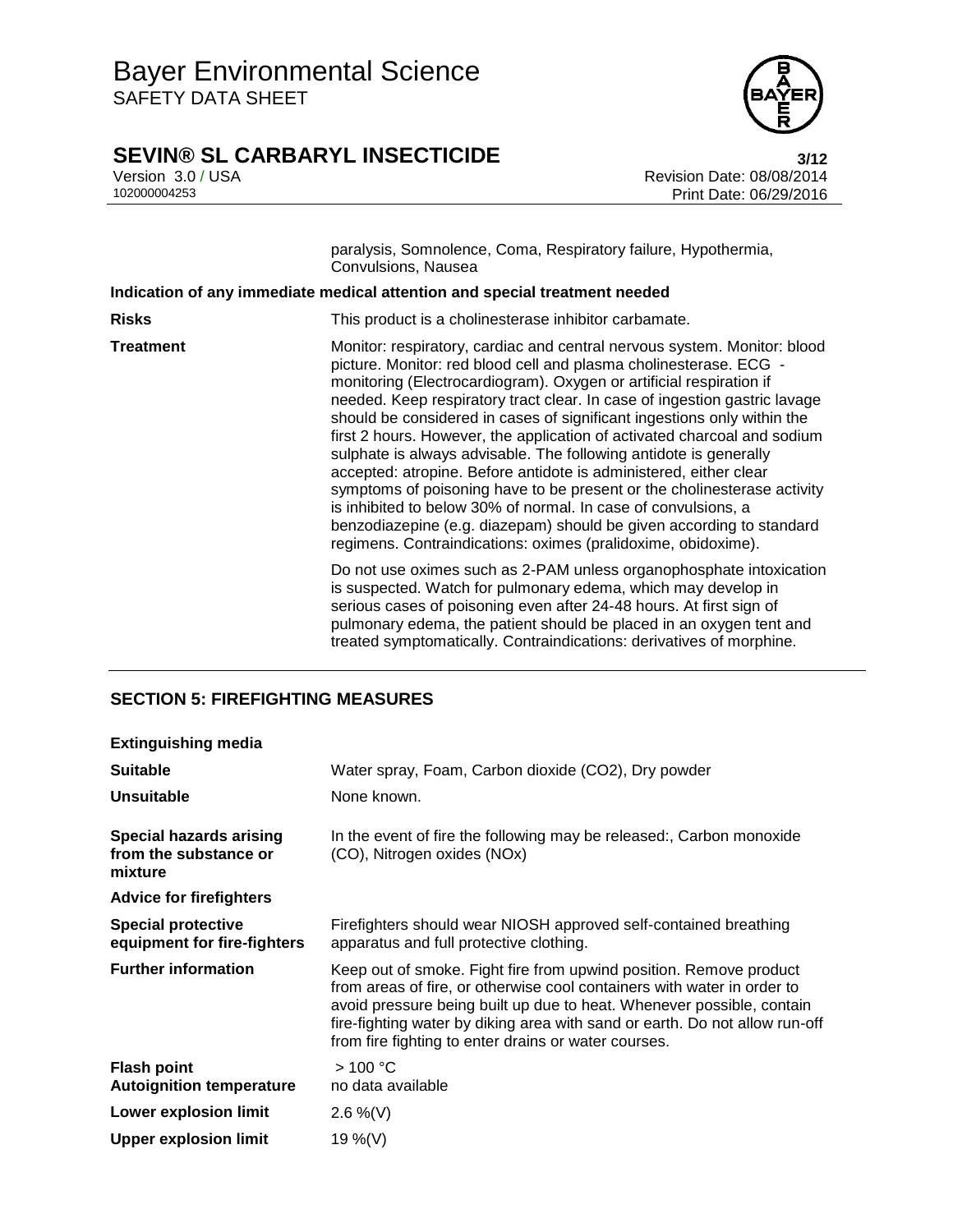

# **SEVIN® SL CARBARYL INSECTICIDE 4/12**

Version 3.0 / USA Revision Date: 08/08/2014<br>102000004253 Print Date: 06/29/2016 Print Date: 06/29/2016

**Explosivity** not applicable

# **SECTION 6: ACCIDENTAL RELEASE MEASURES**

# **Personal precautions, protective equipment and emergency procedures Precautions ISOLATE:** Isolate hazard area. Keep people away from and upwind of spill/leak. Avoid contact with spilled product or contaminated surfaces. When dealing with a spillage do not eat, drink or smoke. **Methods and materials for containment and cleaning up Methods for cleaning up** Dike area to prevent runoff. Soak up with inert absorbent material (e.g. sand, silica gel, acid binder, universal binder, sawdust). Collect and transfer the product into a properly labelled and tightly closed container. Clean contaminated floors and objects thoroughly, observing environmental regulations. **Additional advice** Use personal protective equipment. Do not allow to enter soil, waterways or waste water canal. Check also for any local site procedures. **Reference to other sections** Information regarding safe handling, see section 7. Information regarding personal protective equipment, see section 8. Information regarding waste disposal, see section 13.

# **SECTION 7: HANDLING AND STORAGE**

### **Precautions for safe handling**

| Advice on safe handling                                      | Avoid contact with skin, eyes and clothing. Use only in area provided<br>with appropriate exhaust ventilation.                                                                                                                                                                                                                                                                                                                                                                                                          |  |  |
|--------------------------------------------------------------|-------------------------------------------------------------------------------------------------------------------------------------------------------------------------------------------------------------------------------------------------------------------------------------------------------------------------------------------------------------------------------------------------------------------------------------------------------------------------------------------------------------------------|--|--|
| <b>Hygiene measures</b>                                      | Wash hands thoroughly with soap and water after handling and before<br>eating, drinking, chewing gum, using tobacco, using the toilet or<br>applying cosmetics.<br>Remove Personal Protective Equipment (PPE) immediately after<br>handling this product. Before removing gloves clean them with soap and<br>water. Contaminated work clothing should not be allowed out of the<br>workplace. Remove soiled clothing immediately and clean thoroughly<br>before using again. Wash thoroughly and put on clean clothing. |  |  |
| Conditions for safe storage, including any incompatibilities |                                                                                                                                                                                                                                                                                                                                                                                                                                                                                                                         |  |  |
| <b>Requirements for storage</b><br>areas and containers      | Store in a cool, dry place and in such a manner as to prevent cross<br>contamination with other crop protection products, fertilizers, food, and<br>feed. Store in original container and out of the reach of children,<br>preferably in a locked storage area.                                                                                                                                                                                                                                                         |  |  |
| Advice on common storage                                     | Keep away from food, drink and animal feedingstuffs.                                                                                                                                                                                                                                                                                                                                                                                                                                                                    |  |  |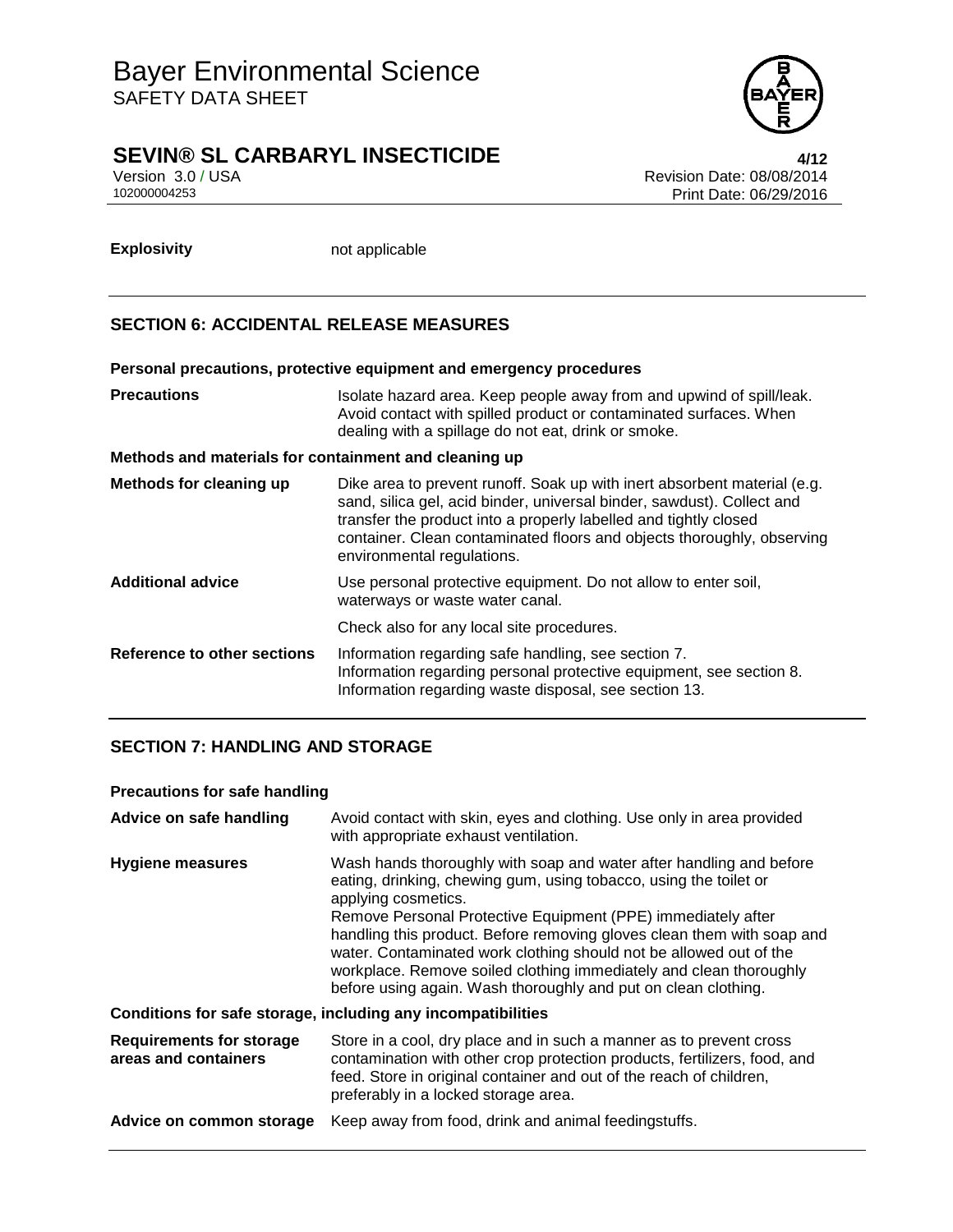

# **SEVIN® SL CARBARYL INSECTICIDE**<br>Version 3.0/USA<br>Revision Date: 08/08/2014

Version 3.0 / USA **Version 3.0 / USA** Revision Date: 08/08/2014<br>102000004253 **Print Date: 06/29/2016** Print Date: 06/29/2016

## **SECTION 8: EXPOSURE CONTROLS/PERSONAL PROTECTION**

### **Control parameters**

| <b>Components</b>                              | CAS-No.     | <b>Control parameters</b>                                 | <b>Update</b> | <b>Basis</b>       |
|------------------------------------------------|-------------|-----------------------------------------------------------|---------------|--------------------|
| Carbaryl                                       | 63-25-2     | $0.5$ mg/m $3$<br>(TWA)                                   |               | OES BCS*           |
| Carbaryl<br>(Inhalable fraction and<br>vapor.) | 63-25-2     | $0.5$ mg/m $3$<br>(TWA)                                   | 02 2012       | <b>ACGIH</b>       |
| Carbaryl                                       | 63-25-2     | $5$ mg/m $3$<br>(REL)                                     | 2010          | <b>NIOSH</b>       |
| Carbaryl                                       | 63-25-2     | $5$ mg/m $3$<br>(PEL)                                     | 02 2006       | OSHA <sub>Z1</sub> |
| Carbaryl                                       | 63-25-2     | $5$ mg/m $3$<br>(TWA)                                     | 1989          | OSHA Z1A           |
| Carbaryl                                       | 63-25-2     | $5$ mg/m $3$<br>(TWA)                                     | 06 2008       | TN OEL             |
| Carbaryl                                       | 63-25-2     | $0.5$ ug/m $3$<br>(AN ESL)                                | 07 2011       | <b>TX ESL</b>      |
| Carbaryl                                       | 63-25-2     | 5ug/m3<br>(ST ESL)                                        | 07 2011       | <b>TX ESL</b>      |
| Carbaryl                                       | 63-25-2     | $5$ mg/m $3$<br>(TWA PEL)                                 | 08 2010       | US CA OEL          |
| Synthetic amorphous silica                     | 112926-00-8 | $6$ mg/m $3$<br>(REL)                                     | 2010          | <b>NIOSH</b>       |
| Synthetic amorphous silica                     | 112926-00-8 | $6$ mg/m $3$<br>(TWA)                                     | 1989          | OSHA Z1A           |
| Synthetic amorphous silica                     | 112926-00-8 | $6$ mg/m $3$<br>(TWA)                                     | 06 2008       | TN OEL             |
| Synthetic amorphous silica<br>(Particulate.)   | 112926-00-8 | $2$ ug/m $3$<br>(AN ESL)                                  | 02 2013       | <b>TX ESL</b>      |
| Synthetic amorphous silica<br>(Particulate.)   | 112926-00-8 | $27$ ug/m $3$<br>(ST ESL)                                 | 02 2013       | <b>TX ESL</b>      |
| Synthetic amorphous silica                     | 112926-00-8 | 20millions of particles per<br>cubic foot of air<br>(TWA) | 2000          | Z <sub>3</sub>     |
| Synthetic amorphous silica                     | 112926-00-8 | $0.8$ mg/m $3$<br>(TWA)                                   | 2000          | Z <sub>3</sub>     |
| 1,2-Propanediol<br>(Vapor.)                    | 57-55-6     | 1000ug/m3<br>(ST ESL)                                     | 02 2013       | <b>TX ESL</b>      |
| 1,2-Propanediol<br>(Vapor.)                    | 57-55-6     | 50ppb<br>(AN ESL)                                         | 02 2013       | <b>TX ESL</b>      |
| 1,2-Propanediol<br>(Vapor.)                    | 57-55-6     | 500ppb<br>(ST ESL)                                        | 02 2013       | <b>TX ESL</b>      |
| 1,2-Propanediol<br>(Vapor.)                    | 57-55-6     | 100ug/m3<br>(AN ESL)                                      | 02 2013       | <b>TX ESL</b>      |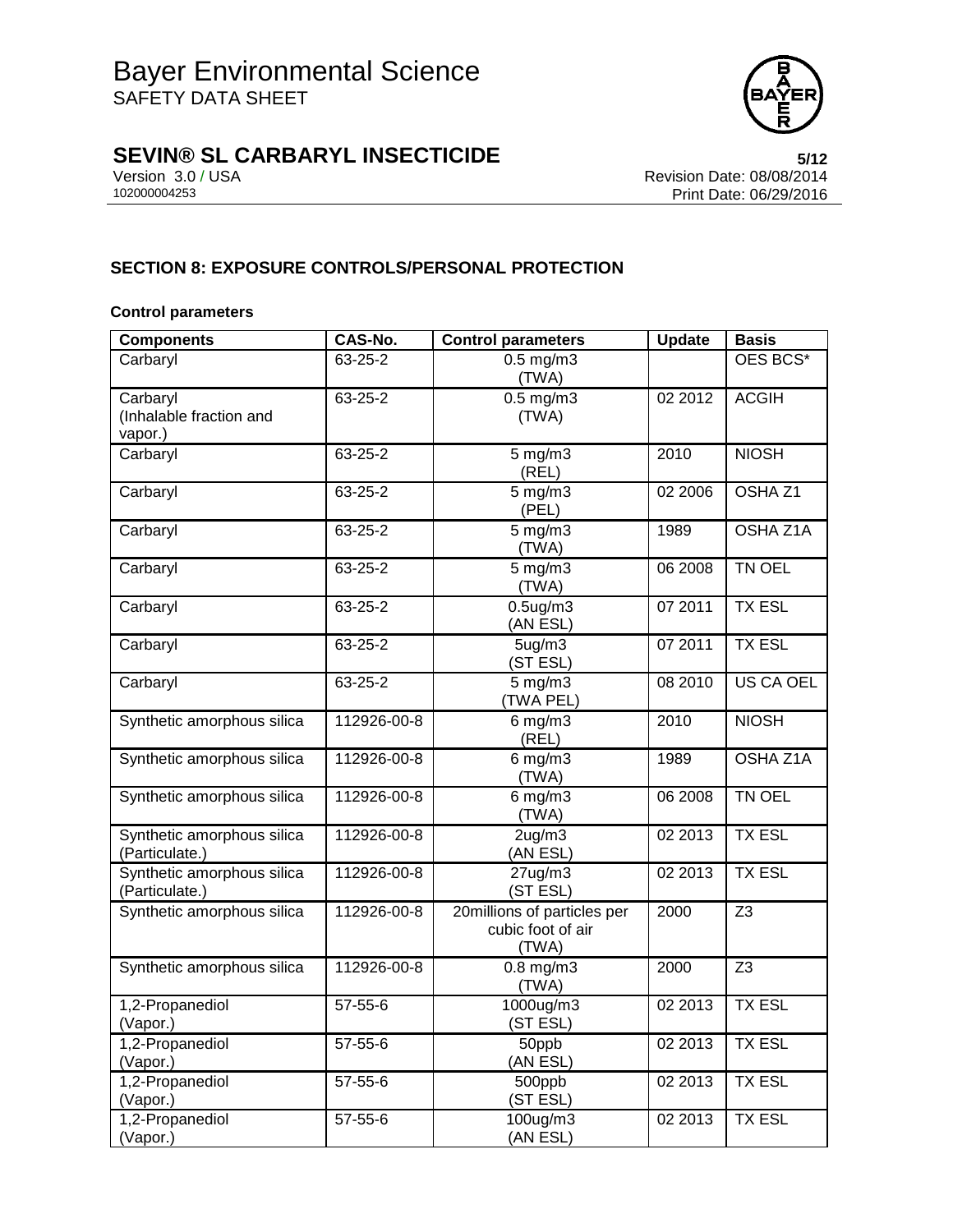

# **SEVIN® SL CARBARYL INSECTICIDE 6/12**

Version 3.0 / USA Revision Date: 08/08/2014<br>102000004253 Print Date: 06/29/2016 Print Date: 06/29/2016

| 2-Propanediol<br>$-L^-1$ | $- - - - -$<br>-55-6<br>ີ | ma/m3<br><b>U</b> | 2010 | <b>WEEI</b><br>-⊢-∟ |
|--------------------------|---------------------------|-------------------|------|---------------------|
| 'Aerosol                 |                           | TWA,              |      |                     |

\*OES BCS: Internal Bayer CropScience "Occupational Exposure Standard"

### **Exposure controls**

### **Personal protective equipment**

In normal use and handling conditions please refer to the label and/or leaflet. In all other cases the following recommendations would apply.

| <b>Respiratory protection</b>      | When respirators are required, select NIOSH approved equipment<br>based on actual or potential airborne concentrations and in<br>accordance with the appropriate regulatory standards and/or industry<br>recommendations.                                                                                                        |
|------------------------------------|----------------------------------------------------------------------------------------------------------------------------------------------------------------------------------------------------------------------------------------------------------------------------------------------------------------------------------|
| <b>Hand protection</b>             | Chemical resistant nitrile rubber gloves<br>Wash gloves when contaminated. Dispose of when contaminated<br>inside, when perforated or when contamination outside cannot be<br>removed.                                                                                                                                           |
| Eye protection                     | Safety glasses with side-shields                                                                                                                                                                                                                                                                                                 |
| Skin and body protection           | Wear long-sleeved shirt and long pants and shoes plus socks.                                                                                                                                                                                                                                                                     |
| <b>General protective measures</b> | Cholinesterase activity of the worker should be supervised.<br>Follow manufacturer's instructions for cleaning/maintaining PPE. If<br>no such instructions for washables, use detergent and warm/tepid<br>water.<br>Keep and wash PPE separately from other laundry.<br>Eye wash facility and safety shower should be available. |

## **SECTION 9. PHYSICAL AND CHEMICAL PROPERTIES**

| Appearance                      | white to beige                            |
|---------------------------------|-------------------------------------------|
| <b>Physical State</b>           | liquid suspension                         |
| Odor                            | mild                                      |
| <b>Odour Threshold</b>          | no data available                         |
| рH                              | 4.0 - 5.0 at 100 $%$                      |
| <b>Vapor Pressure</b>           | 23.7 hPa / 17.8 mm Hg at 20 °C            |
| Vapor Density (Air = 1)         | no data available                         |
| <b>Density</b>                  | 1.10 g/cm <sup>3</sup> at 20 $^{\circ}$ C |
| <b>Evapouration rate</b>        | not applicable                            |
| <b>Boiling Point</b>            | 98.8 °C / 209.84 °F                       |
| <b>Melting / Freezing Point</b> | $-3 °C / 26.6 °F$                         |
| <b>Water solubility</b>         | miscible                                  |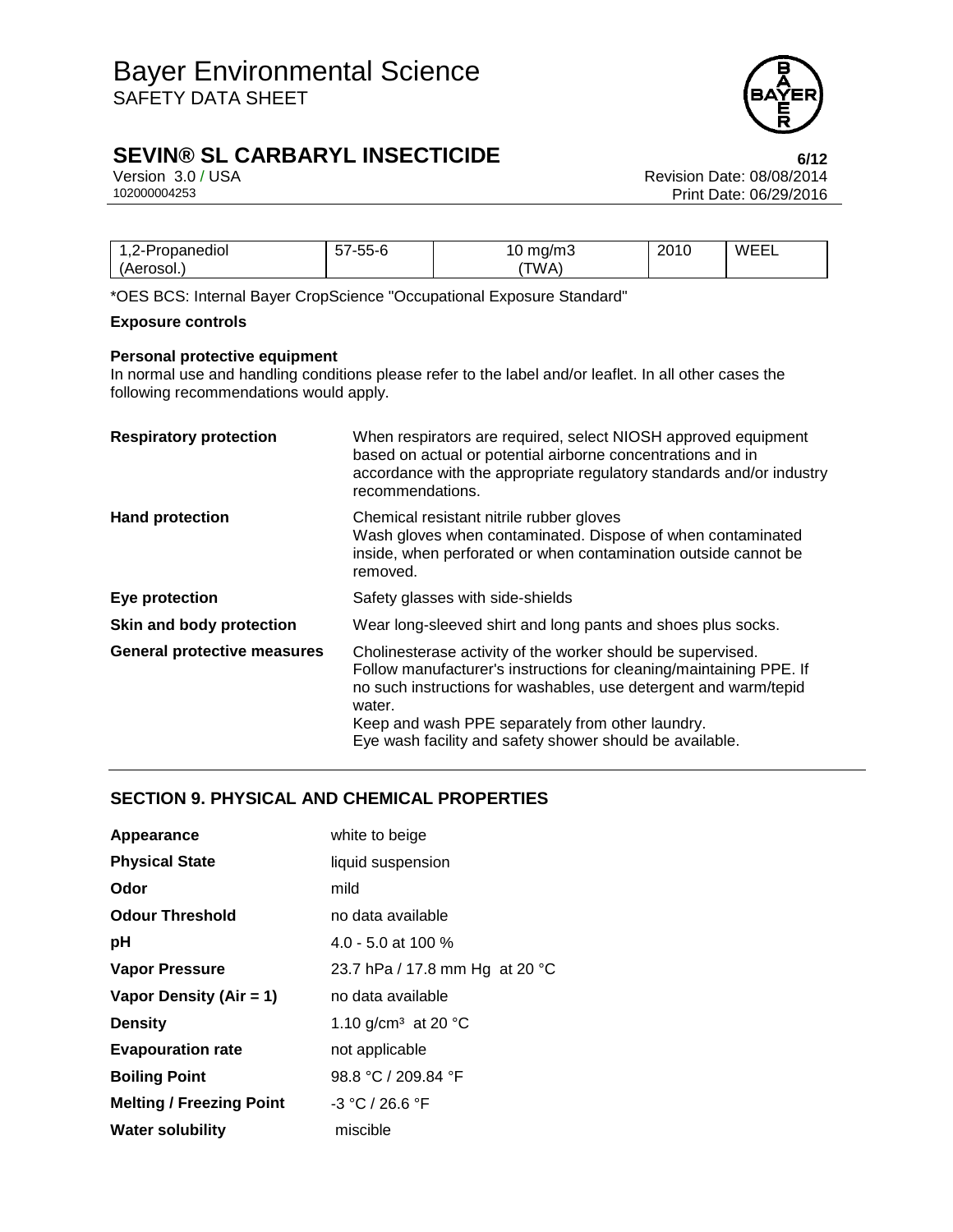

# **SEVIN® SL CARBARYL INSECTICIDE**<br>Version 3.0/USA **Presigned Accord 2.0/USA**

Version 3.0 / USA Revision Date: 08/08/2014<br>102000004253 Print Date: 06/29/2016 Print Date: 06/29/2016

| not applicable                         |
|----------------------------------------|
| 175 - 190 °C Exothermic decomposition. |
| no data available                      |
| 500 - 700 mPa.s                        |
| >100 °C<br>no data available           |
| 2.6 %(V)                               |
| 19 %(V)                                |
| not applicable                         |
|                                        |

## **SECTION 10: STABILITY AND REACTIVITY**

| Reactivity |  |  |
|------------|--|--|
|            |  |  |

| <b>Thermal decomposition</b>                 | 175 - 190 °C<br>Exothermic decomposition.                                               |
|----------------------------------------------|-----------------------------------------------------------------------------------------|
| <b>Chemical stability</b>                    | Stable under normal conditions.                                                         |
| <b>Possibility of hazardous</b><br>reactions | No hazardous reactions when stored and handled according to<br>prescribed instructions. |
| <b>Conditions to avoid</b>                   | Heat, flames and sparks.                                                                |
| Incompatible materials                       | Strong acids, Bases                                                                     |
| Hazardous decomposition<br>products          | No decomposition products expected under normal conditions of use.                      |

## **SECTION 11: TOXICOLOGICAL INFORMATION**

| <b>Exposure routes</b>          | Ingestion, Inhalation, Skin contact, Eye contact                                           |
|---------------------------------|--------------------------------------------------------------------------------------------|
| <b>Immediate Effects</b><br>Eve | Causes redness, irritation, tearing.                                                       |
| <b>Skin</b>                     | Harmful if absorbed through skin. May produce symptoms similar to<br>those from ingestion. |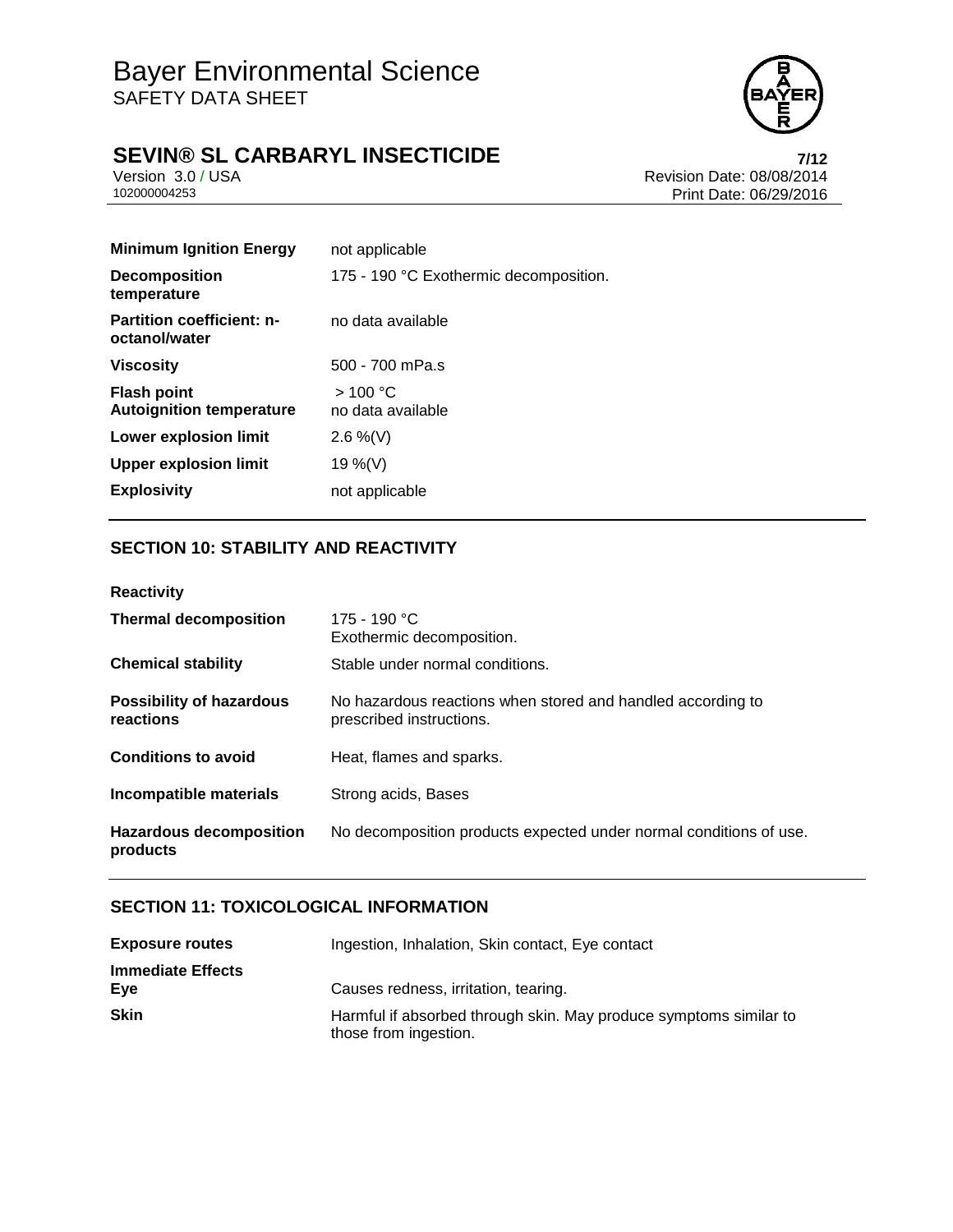# **SEVIN® SL CARBARYL INSECTICIDE 8/12**



Version 3.0 / USA Revision Date: 08/08/2014<br>102000004253 Print Date: 08/08/2014 Print Date: 06/29/2016

| Ingestion                            | Harmful if swallowed. This product causes reversible cholinesterase<br>inhibition without long term effects. Repeated overexposure may<br>cause more severe cholinesterase inhibition with more pronounced<br>symptoms. May lead to rapid onset of nausea, vomiting, diarrhea,<br>abdominal pain, involuntary shaking, excess salivation, pinpoint<br>pupils, blurred vision, profuse sweating, temporary paralysis,<br>respiratory depression, and convulsions. |  |  |
|--------------------------------------|------------------------------------------------------------------------------------------------------------------------------------------------------------------------------------------------------------------------------------------------------------------------------------------------------------------------------------------------------------------------------------------------------------------------------------------------------------------|--|--|
| <b>Inhalation</b>                    | Harmful if inhaled. May produce symptoms similar to those from<br>ingestion.                                                                                                                                                                                                                                                                                                                                                                                     |  |  |
| Information on toxicological effects |                                                                                                                                                                                                                                                                                                                                                                                                                                                                  |  |  |
| <b>Acute oral toxicity</b>           | LD50 (rat) 699 mg/kg                                                                                                                                                                                                                                                                                                                                                                                                                                             |  |  |
| <b>Acute inhalation toxicity</b>     | LC50 (male/female combined rat) $>=$ 3.84 mg/l<br>Exposure time: 4 h<br>Determined in the form of liquid aerosol.<br>Highest attainable concentration.                                                                                                                                                                                                                                                                                                           |  |  |
|                                      | LC50 (male/female combined rat) 15.2 mg/l<br>Exposure time: 1 h<br>Extrapolated from the 4 hr LC50.<br>Determined in the form of liquid aerosol.                                                                                                                                                                                                                                                                                                                 |  |  |
| <b>Acute dermal toxicity</b>         | LD50 (male/female combined rabbit) $>$ 4,000 mg/kg                                                                                                                                                                                                                                                                                                                                                                                                               |  |  |
| <b>Skin irritation</b>               | Slight irritation (rabbit)                                                                                                                                                                                                                                                                                                                                                                                                                                       |  |  |
| Eye irritation                       | Slight irritation (rabbit)                                                                                                                                                                                                                                                                                                                                                                                                                                       |  |  |
| <b>Sensitisation</b>                 | Non-sensitizing. (guinea pig)                                                                                                                                                                                                                                                                                                                                                                                                                                    |  |  |

### **Assessment repeated dose toxicity**

Carbaryl caused reversible cholinesterase inhibition without long term effects in animal studies.

#### **Assessment Mutagenicity**

Carbaryl was not mutagenic or genotoxic based on the overall weight of evidence in a battery of in vitro and in vivo tests.

### **Assessment Carcinogenicity**

Carbaryl caused at high dose levels an increased incidence of tumours in the following organ(s): liver, thyroid, kidneys, cardio-vascular system. The mechanism that triggers tumours in rodents is not relevant for the low exposures encountered under normal use conditions.

| 63-25-2 | Group A4              |
|---------|-----------------------|
|         |                       |
|         |                       |
|         |                       |
| 63-25-2 | Overall evaluation: 3 |
|         |                       |
|         |                       |
|         |                       |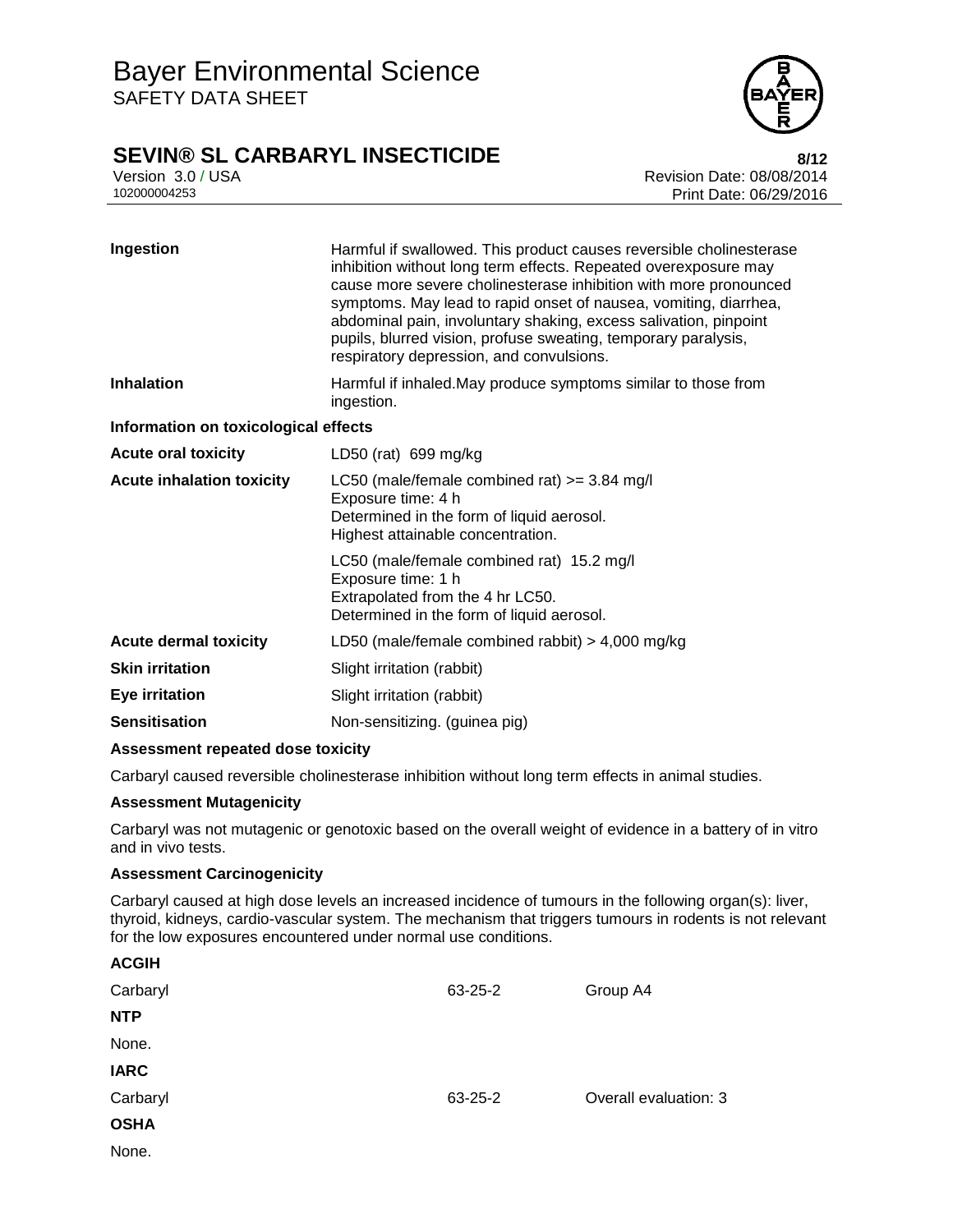

# **SEVIN® SL CARBARYL INSECTICIDE 9/12**

Version 3.0 / USA **Version 3.0 / USA** Revision Date: 08/08/2014<br>102000004253 **Print Date: 06/29/2016** Print Date: 06/29/2016

### **Assessment toxicity to reproduction**

Carbaryl did not cause reproductive toxicity in a two-generation study in rats.

### **Assessment developmental toxicity**

Carbaryl did not cause developmental toxicity in rats and rabbits.

#### **Further information**

Acute toxicity studies have been bridged from a similar formulation(s). The non-acute information pertains to the active ingredient(s).

### **SECTION 12: ECOLOGICAL INFORMATION**

| <b>Toxicity to fish</b>                     | LC50 (Rainbow trout (Oncorhynchus mykiss)) 1.4 mg/l<br>Exposure time: 96 h                                                                                                                                                                                                                                                                                                                                                                                                                               |
|---------------------------------------------|----------------------------------------------------------------------------------------------------------------------------------------------------------------------------------------------------------------------------------------------------------------------------------------------------------------------------------------------------------------------------------------------------------------------------------------------------------------------------------------------------------|
| <b>Toxicity to aquatic</b><br>invertebrates | EC50 (Water flea (Daphnia magna)) 0.00067 mg/l<br>Exposure time: 48 h                                                                                                                                                                                                                                                                                                                                                                                                                                    |
|                                             | EC50 (Mysidopsis bahia (mysid shrimp)) 0.0088 mg/l<br>Exposure time: 96 h                                                                                                                                                                                                                                                                                                                                                                                                                                |
| <b>Toxicity to aquatic plants</b>           | (Selenastrum capricornutum) 1.8 mg/l<br>Exposure time: 96 h<br>Test conducted with a similar formulation.                                                                                                                                                                                                                                                                                                                                                                                                |
| <b>Environmental precautions</b>            | Do not apply directly to water, to areas where surface water is present<br>or to intertidal areas below the mean high water mark.<br>Do not contaminate surface or ground water by cleaning equipment or<br>disposal of wastes, including equipment wash water.<br>Do not apply when weather conditions favor runoff or drift.<br>Do not apply this product or allow it to drift to blooming crops or weeds if<br>bees are visiting the treatment area.<br>Apply this product as specified on the label. |

### **SECTION 13: DISPOSAL CONSIDERATIONS**

#### **Waste treatment methods**

| <b>Product</b>                | Do not contaminate water, food, or feed by disposal.<br>Pesticide, spray mixture or rinse water that cannot be used according to<br>label instructions may be disposed of on site or at an approved waste<br>disposal facility.<br>Follow container label instructions for disposal of wastes generated<br>during use in compliance with the product label. |
|-------------------------------|-------------------------------------------------------------------------------------------------------------------------------------------------------------------------------------------------------------------------------------------------------------------------------------------------------------------------------------------------------------|
| <b>Contaminated packaging</b> | Triple rinse containers.<br>Puncture container to avoid re-use.                                                                                                                                                                                                                                                                                             |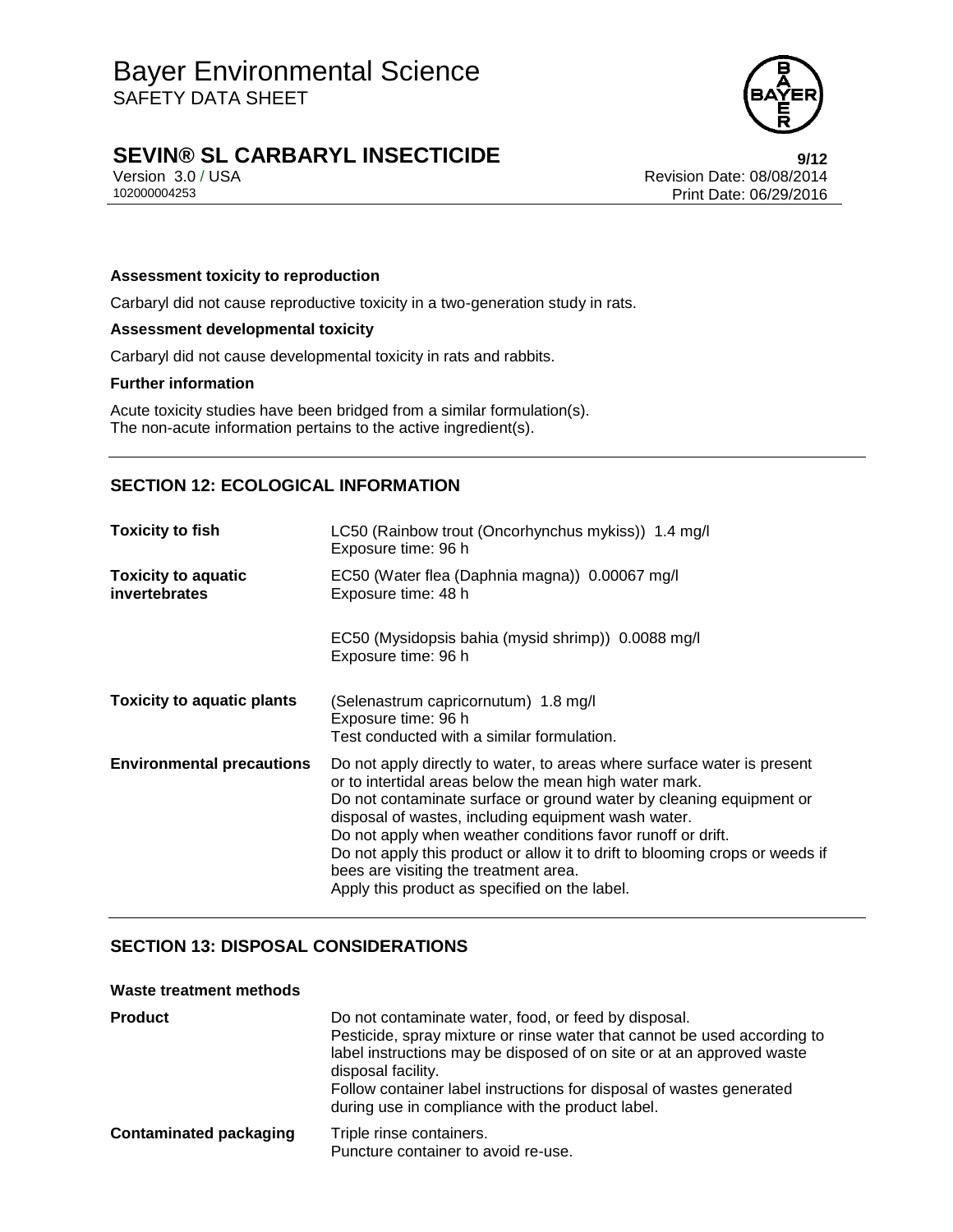

# **SEVIN® SL CARBARYL INSECTICIDE 10/12**

**49CFR**

Version 3.0 / USA Revision Date: 08/08/2014<br>102000004253 Print Date: 06/29/2016 Print Date: 06/29/2016

Dispose of empty container in a sanitary landfill or by incineration, or, if allowed by State/Provincial and local authorities, by burning. If burned, stay out of smoke. **RCRA Information** Characterization and proper disposal of this material as a special or hazardous waste is dependent upon Federal, State and local laws and are the user's responsibility. RCRA classification may apply.

## **SECTION 14: TRANSPORT INFORMATION**

| 49CFR                    |                                                         |
|--------------------------|---------------------------------------------------------|
| UN number                | 3082                                                    |
| Class                    | 9                                                       |
| Packaging group          | $\mathbf{III}$                                          |
| Marine pollutant         | Marine pollutant                                        |
| Proper shipping name     | ENVIRONMENTALLY HAZARDOUS SUBSTANCES, LIQUID,<br>N.O.S. |
|                          | (CARBARYL)                                              |
| <b>RQ</b>                | Reportable Quantity is reached with 232 lb of product.  |
| <b>IMDG</b>              |                                                         |
| UN number                | 3082                                                    |
| Class                    | 9                                                       |
| Packaging group          | Ш                                                       |
| Marine pollutant         | <b>YES</b>                                              |
| Proper shipping name     | ENVIRONMENTALLY HAZARDOUS SUBSTANCE, LIQUID,            |
|                          | N.O.S.                                                  |
|                          | (CARBARYL SOLUTION)                                     |
| <b>IATA</b>              |                                                         |
| UN number                | 3082                                                    |
| Class                    | 9                                                       |
| Packaging group          | Ш                                                       |
| Environm. Hazardous Mark | <b>YES</b>                                              |
| Proper shipping name     | ENVIRONMENTALLY HAZARDOUS SUBSTANCE, LIQUID,            |
|                          | N.O.S.<br>(CARBARYL SOLUTION)                           |
|                          |                                                         |
|                          |                                                         |

This transportation information is not intended to convey all specific regulatory information relating to this product. It does not address regulatory variations due to package size or special transportation requirements.

Freight Classification: INSECTICIDES OR FUNGICIDES, N.O.I., OTHER THAN POISON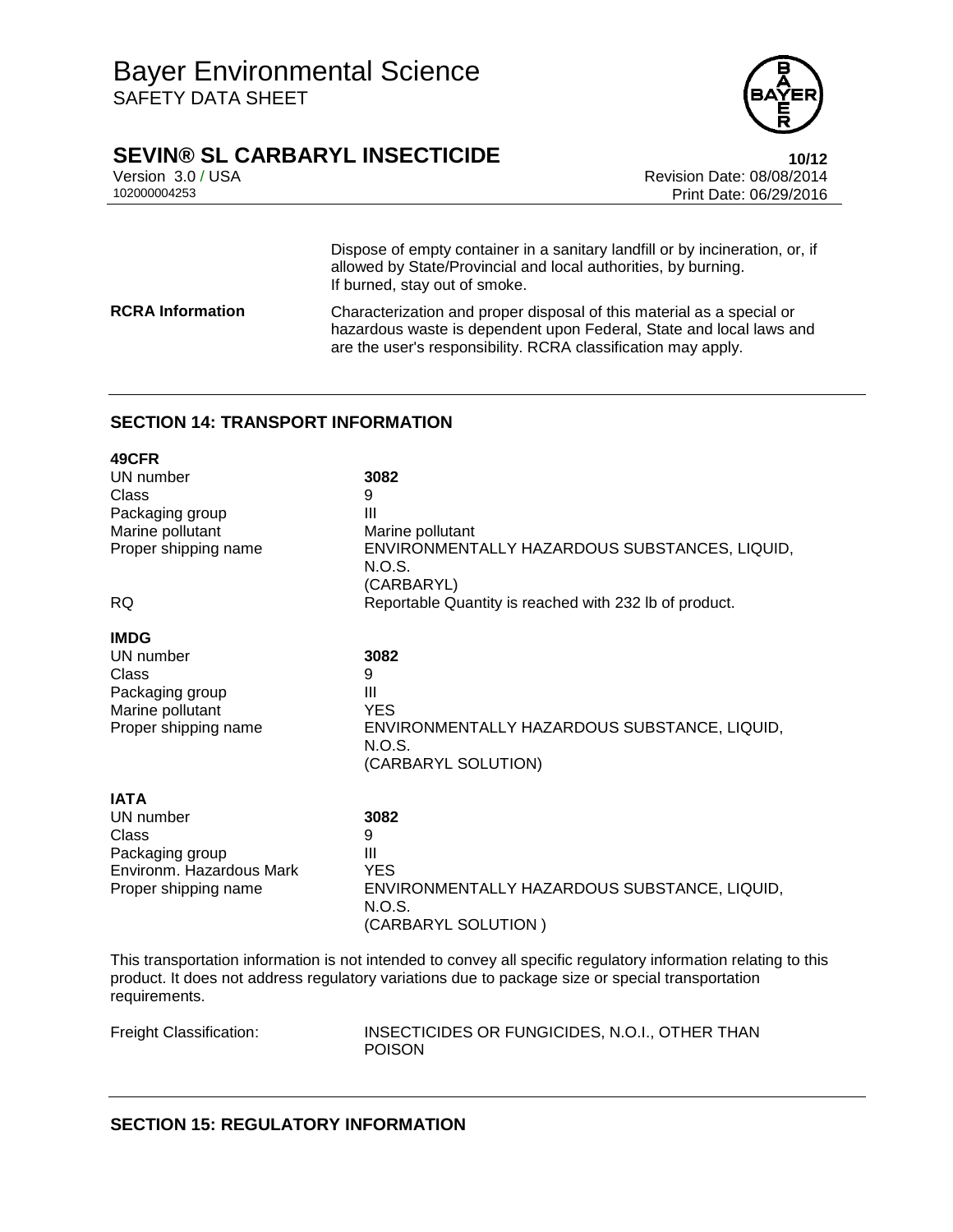

# **SEVIN® SL CARBARYL INSECTICIDE**<br>Version 3.0 / USA **11/12**<br>Revision Date: 08/08/2014

Version 3.0 / USA **Version 3.0 / USA** Revision Date: 08/08/2014<br>102000004253 **Print Date: 06/29/2016** Print Date: 06/29/2016

| <b>EPA Registration No.</b><br><b>US Federal Regulations</b><br>TSCA list                                                                                                       | 432-1227 |               |                          |           |
|---------------------------------------------------------------------------------------------------------------------------------------------------------------------------------|----------|---------------|--------------------------|-----------|
| Carbaryl                                                                                                                                                                        |          | $63 - 25 - 2$ |                          |           |
| Naphthalene and alkyl naphthalene                                                                                                                                               |          | 68425-94-5    |                          |           |
| sulphonic acids formaldehyde                                                                                                                                                    |          |               |                          |           |
| condensate, sodium salt                                                                                                                                                         |          |               |                          |           |
| US. Toxic Substances Control Act (TSCA) Section 12(b) Export Notification (40 CFR 707, Subpt D)                                                                                 |          |               |                          |           |
| None.                                                                                                                                                                           |          |               |                          |           |
| SARA Title III - Section 302 - Notification and Information                                                                                                                     |          |               |                          |           |
| None.                                                                                                                                                                           |          |               |                          |           |
| <b>SARA Title III - Section 313 - Toxic Chemical Release Reporting</b>                                                                                                          |          |               |                          |           |
| Carbaryl                                                                                                                                                                        |          | $63 - 25 - 2$ |                          | 25,000lbs |
| <b>US States Regulatory Reporting</b>                                                                                                                                           |          |               |                          |           |
| <b>CA Prop65</b>                                                                                                                                                                |          |               |                          |           |
| This product contains a chemical known to the State of California to cause cancer.                                                                                              |          |               |                          |           |
| Carbaryl                                                                                                                                                                        |          | 63-25-2       |                          |           |
| This product contains a chemical known to the State of California to cause birth defects or other<br>reproductive harm.                                                         |          |               |                          |           |
| Carbaryl                                                                                                                                                                        |          | 63-25-2       | Developmental toxin.     |           |
| Carbaryl                                                                                                                                                                        |          | $63 - 25 - 2$ | Male reproductive toxin. |           |
| <b>US State Right-To-Know Ingredients</b><br>Carbaryl                                                                                                                           |          | 63-25-2       | CA, CT, MN, NJ           |           |
| <b>Canadian Regulations</b><br><b>Canadian Domestic Substance List</b><br>Naphthalene and alkyl naphthalene<br>sulphonic acids formaldehyde<br>condensate, sodium salt          |          | 68425-94-5    |                          |           |
| <b>Environmental</b><br><b>CERCLA</b><br>Carbaryl<br><b>Clean Water Section 307 Priority Pollutants</b><br>None.<br>Safe Drinking Water Act Maximum Contaminant Levels<br>None. |          | 63-25-2       |                          | $100$ lbs |
| <b>International Regulations</b><br><b>European Inventory of Existing Commercial Substances (EINECS)</b><br>Carbaryl                                                            |          | 63-25-2       |                          |           |

### **EPA/FIFRA Information:**

This chemical is a pesticide product registered by the Environmental Protection Agency and is subject to certain labeling requirements under federal pesticide law. These requirements differ from the classification criteria and hazard information required for safety data sheets, and for workplace labels of non-pesticide chemicals. Following is the hazard information required on the pesticide label: